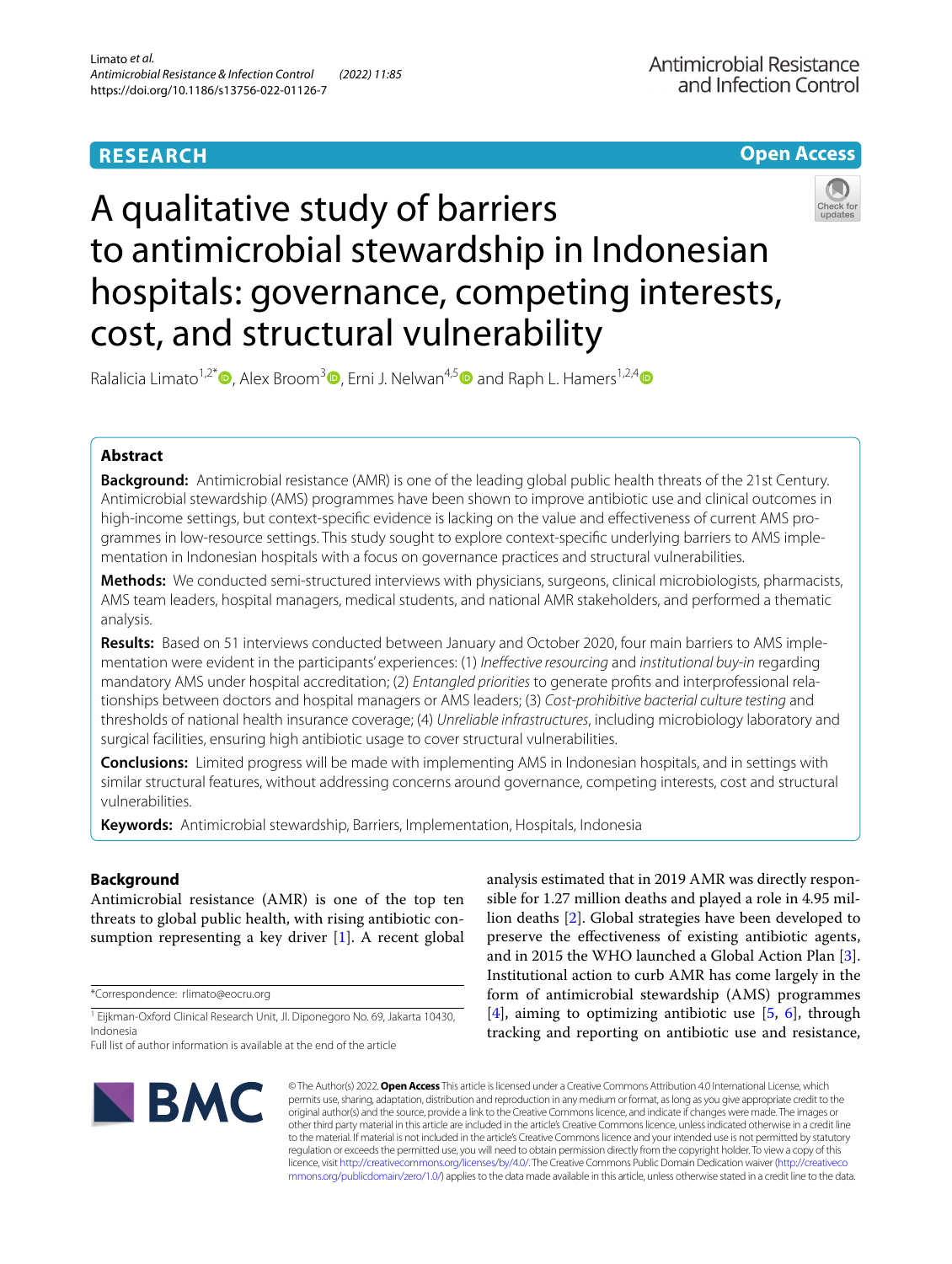education about resistance and optimal prescribing, and restricting use of particular antibiotics without approval [[7,](#page-7-6) [8\]](#page-7-7). AMS programmes, predominantly conceptualised in high-income countries [[9\]](#page-7-8), have been associated with reducing hospital-acquired infections, unnecessary healthcare costs, and potentially the proliferation of drug-resistant infections in those settings [\[5](#page-7-4), [6\]](#page-7-5). However, the efectiveness of current AMS models remains unclear for low- and middle-income countries (LMICs) [[10,](#page-7-9) [11](#page-8-0)] as they may jar with local constraints and practices, and could have limited traction without adequate understanding of the context of implementation [[12,](#page-8-1) [13](#page-8-2)].

Indonesia is a diverse lower-middle-income country in Southeast Asia with the world's fourth largest population (273 million) [[14](#page-8-3)]. A range of complex factors, including, but not limited to, persistently high infectious disease burdens, rising antibiotic consumption, a decentralized and fragile health system, and weakly enforced antibiotic policies, have rendered Indonesia particularly vulnerable to AMR [[15](#page-8-4), [16\]](#page-8-5). Although hospital AMS programmes in Indonesia were initiated in the early 2000s, their implementation has remained patchy during the frst 15 years. Only in 2015, hospitals received a signifcant push for AMS implementation when the government released regulatory controls [\[17](#page-8-6)], and various national guidelines on infection prevention [[18\]](#page-8-7), antibiotic use [\[19](#page-8-8)], and AMS roll-out [\[20\]](#page-8-9). By 2018, AMS programmes were mandatory for hospital accreditation [[21\]](#page-8-10). Despite some progress, those eforts have thus far only produced minor improvements [\[22,](#page-8-11) [23](#page-8-12)]. Many hospitals, as the data provided below further illustrate, inadequately measure process outcomes and structural indicators, e.g., hospital antibiotic guidelines, AMS staf training and education, and human resources [[24\]](#page-8-13).

Indonesia has a decentralized public healthcare system, with the Ministry of Health in a coordination role and the provincial and district-level governments having the ownership and authority over their respective hospitals  $[25]$  $[25]$ . The private, for-profit, sector also plays an important role in healthcare provision, providing alternatives to depleted public healthcare services [[25,](#page-8-14) [26\]](#page-8-15). In 2020, the fraction of private hospitals (63.4%) was double that of public hospitals (36.6%), and most laboratories (83%) (including for microbiology) were privately owned [[27\]](#page-8-16). To improve equity of healthcare access [\[28](#page-8-17)], in 2014 the Government introduced national health insurance (*Jaminan Kesehatan Nasional, JKN*) [[29\]](#page-8-18), and by 2021, 84% of the population had JKN coverage [[30\]](#page-8-19), which has led to reductions in out-of-pocket health expenditure [[31\]](#page-8-20). JKN is mandatory for public hospitals [\[29](#page-8-18)], while private hospitals can request a contract with the JKN agency [\[32](#page-8-21)]. JKN applies prospective fxed claim payment based on diagnosis-related groups [\[28](#page-8-17)].

To better understand the context of AMS implementation in Indonesian hospitals, drawing on several private and public hospitals as case studies, in this paper, we begin to identify key underlying barriers with a focus on governance practices and structural barriers, based on stakeholder interviews with a range of medical professionals and policy makers.

## **Methods**

## **Study design**

This study was part of the EXPLAIN study that assessed patterns and quality of antibiotic use and potential targets for stewardship intervention in six hospitals in Jakarta, capital of Indonesia [\[33\]](#page-8-22). We report here qualitative results based on 51 semi-structured interviews (interviews) conducted between January and October 2020. We also report contextual information on hospital characteristics and stewardship programmes that we collected prior to the interviews.

#### **Study setting**

The participant hospitals were purposively sampled to achieve diversity in geographic location, size, health sector (public and private) and health care level (tertiary and secondary). Participant hospitals were pragmatically selected based on existing collaborations, site willingness, and available study resources. We included two tertiarycare government hospitals and four secondary hospitals, three of which were private hospitals, with between 134 and 853 inpatient beds, and situated across four of the fve administrative cities of Jakarta.

At the time of data collection, all six hospitals had an AMS programme in place with a designated coordinating team or committee, albeit at various stages of implementation and time since inception (between 2009 and 2018). One private hospital was only at the planning stage of their AMS programme at the time of the study. All hospitals shared antibiotic guidelines and antibiogram to the prescribers; three hospitals had also implemented education strategies. All public hospitals (3 of 6) employed pre-approval restriction for certain broad-spectrum antibiotics, and one of those also had a weekly AMS round to retrospectively review selected prescriptions and provide feedback to prescribers. All hospitals assessed the interventions outcomes regarding antibiotic consumption and appropriateness of antibiotic use, but only one hospital monitored the compliance of antibiotic guidelines and no hospital evaluated patient clinical outcomes. Most (5 of 6) hospitals did not have a dedicated budget.

## **Participants**

We targeted varied study participants to obtain diferent perspectives on the AMS programmes. From each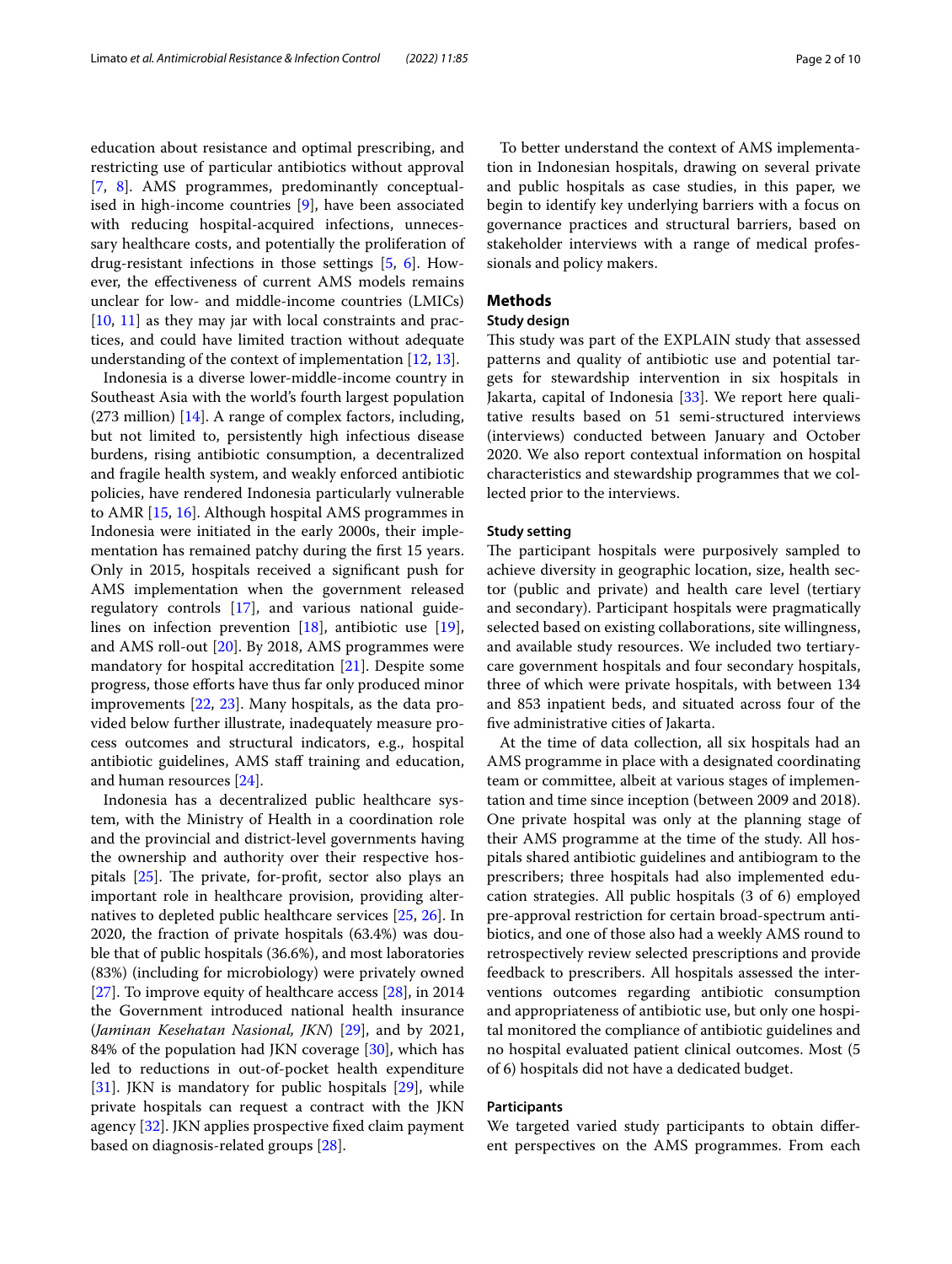hospital we invited 10–12 participants comprising doctors from medical and surgical departments, a clinical pharmacist, a clinical microbiologist, a representative of hospital management, medical students on clinical rotation, and the AMS team leader. We also invited national AMR stakeholders who were involved in the national AMS programme. We sought variation regarding participants' stage of career, length of work in their current role, position in the department, and gender.

## **Data collection**

An interview guide was developed based on the literature and previous research by the author (AB) [[34](#page-8-23), [35](#page-8-24)]. The interview process was iterative, and the interviewer prompted follow up questions in line with participant responses. The interviews explored the hospital AMS programme strategies and the perceived factors that influenced implementation. The data collection period was divided into two phases due to the COVID-19 pandemic. Phase 1 comprised face-to-face interviews conducted between January and March 2020 in three hospitals. Phase 2 comprised interviews conducted by video conference between June-July and September– October 2020 in two of three remaining hospitals; one public hospital withdrew its participation due to their high workload during the pandemic.

Depending on the rules of the participant hospital, potential participants were approached by sending an invitation letter through a point-of-contact (POC) who was either the hospital manager, head of department, or AMS team leader. We discussed with the POC about our desired variations in participants' characteristics as detailed above. Once the participant accepted the invitation and agreed to participate, the POC sent his/her contacts to the interviewer (RL). The interviewer and a research assistant followed-up to arrange the time and venue for the interview. The interviewer had no prior contact with the participants, except with the hospital manager and AMS team leader regarding study administration (hospital permit and interview invitation). On the interview day, before the interview, the interviewer provided information to the participants about the study, the confdentiality, and how the anonymous data would be handled. If the participant agreed, he/she signed a written consent to participate including audio-recording of the interview. The interviews were conducted in Indonesian, audio-recorded, verbatim transcribed and then translated to English. The interviews lasted between 30 and 165 min. Variations in interview duration were mainly determined by the breadth and depth of the discussion, and participants' time availability. The interviewer also took feld notes in all interviews.

#### **Data analysis**

NVivo 12 software augmented data analysis. The five components of the analytical methodology [[36](#page-8-25)] were: (1) data familiarisation; (2) thematic framework identifcation; (3) data indexing (coding) into themes; (4) charting, rearranging indexed data according to the thematic framework; and (5) data mapping and interpretation. Once themes and codes had been established, the research team members discussed the data interpretation. The initial analysis was performed by RL, which was then cross-checked to facilitate the development of themes by AB, EJN, and RLH. Analytic rigour was enhanced by searching for negative, atypical and conficting or contradicting cases in coding and theme development. Inter-rater reliability was ensured by integrating several research team members in the final analysis. The interviewer's notes were used to support the contextual analysis.

## **Results**

## **Participants**

A total of 51 participants (23 male and 28 female) were interviewed, including 15 physicians, 11 surgeons, 4 clinical microbiologists, 5 clinical pharmacists, 5 hospital AMS team leaders, 3 hospital managers, 5 medical students, and 3 national AMR stakeholders. Hospital participants were at diferent stages of their career and had worked for diferent durations in their respective hospital  $(1$  year to > 20 years). The national AMR stakeholders had been in their roles for 2–6 years; two of them also worked in the hospital for >15 years.

#### **Barriers to AMS implementation**

We found four main barriers to AMS implementation in the hospitals as described by our participants: (1) *Inefective resourcing* and *institutional buy-in* regarding mandatory AMS under hospital accreditation; (2) *Entangled priorities* to generate profts and interprofessional relationships between doctors and hospital managers or AMS leaders; (3) *Cost-prohibitive bacterial culture testing* and thresholds of national health insurance coverage; (4) *Unreliable infrastructures*, including microbiology laboratory and surgical facilities, ensuring high antibiotic usage to cover structural vulnerabilities.

## *AMS resourcing and institutional buy‑in*

In 2015, despite national policy [[17\]](#page-8-6), as evident in our interviews, AMS was adopted only by few hospitals. AMS programme initiation was challenged at a grassroots level by the highly decentralized health governance system, that is, most public hospitals were under the authority of the regional (provincial and district) governments, whereas there was no policy for AMS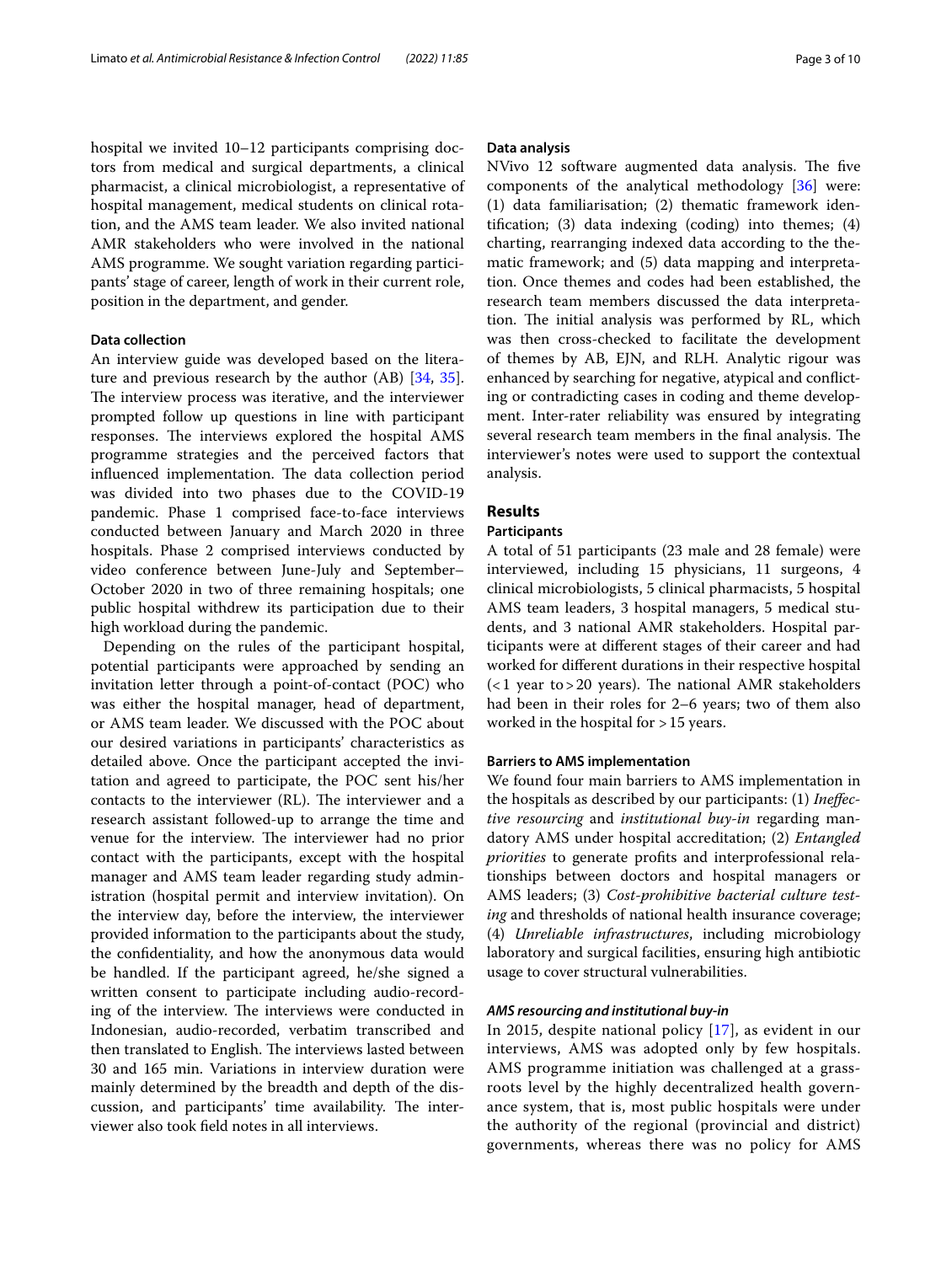implementation at these levels. Therefore, hospitals were not mandated by the regional governments and unable to allocate a budget. This represents a classic gap between mandate and resource, governance and implementation. Similarly, the private hospital participants reported having little coordination with district health officials, and to have not traditionally been partners in public health programmes [[26\]](#page-8-15).

To address this complex challenge, the Ministry of Health and national AMR stakeholders made AMS programmes a mandated aspect of hospital accreditation since 2018, with the expectation was that all hospitals would run the programme, including that they would provide dedicated funding.

*"…the hospitals didn't have the authority to provide the funds for the [AMS] implementation because most public hospitals are under regional*  governments' authority. They required a black on *white [written] regulation that states, 'this programme must be funded by the local [provincial/ district] government'." (P2 National AMR stakeholder, female)*

*"We collaborate with the hospital accreditation commission. After two years of lobbying, the accreditation committee was willing to adopt AMS pro*grammes as part of accreditation assessment. The *committee made it clear that, "every hospital has to have an AMS team and programme if they want to pass the accreditation with a complete score!" (P1 National AMR stakeholder, male)*

At the national level, each of the stakeholders interviewed recognized that programme implementation in most hospitals run inefectively, only to meet the accreditation criteria.

*"Even though an AMS programme is now compulsory because it is evaluated by the hospital accreditation commission, in reality, it 'only exists', but the implementation is not as what we were expected. We can see that, 'oh look, now every hospital has an AMS programme!' Yes! But the programme has not yet well functioned." (P2 National AMR stakeholder, female)*

"...although it was not stated in the official reports, *AMS programmes are executed in full speed only to fulfl the national or international accreditation. But after passing these assessments, management support on the programme decreased. Hospitals implement the AMS programme with a purpose only to being accredited." (P3 National AMR stake-*

## *holder, male)*

At the hospital level, hospital manager and AMS leaders/team members mentioned similar issues, i.e., that programme implementation was predominantly pushed for reasons of administrative compliance with accreditation standards.

## *I: "What is the purpose to form an AMS team in this hospital?"*

*P: "The first reason is to meet the accreditation standard. Second, we thought that an AMS programme is necessary. But if it had not been forced by accreditation, I think we would not have an AMS team." (P35 Hospital manager, female)*

*"Hospital management gives us [AMS team] support in terms of, 'ok, we provide you with AMS training.' But the discussion to support this programme was*  only centred around accreditation. The AMS pro*gramme is treated only as a tool to pass the accreditation." (P18 Clinical microbiologist/AMS team member, female)*

## *Funding, priorities, and proft*

The expectation that accreditation could enable budget provision for the development of an AMS programme and its efective implementation was met with disappointment, as described in the interviews. Despite the fact that all hospitals had written leadership support, only one had formed an AMS committee and was provided with a dedicated budget. Instead, most hospitals only had an AMS 'team' to which no dedicated funding was provided. Incidental funding, for example, to attend trainings and for logistical purposes, were provided to the AMS programme for accreditation interests.

*"We, the hospital management, facilitate their [AMS team] needs. But specifc funding allocation, like how much money we allocated for the AMS programme, we don't have that. We provide everything here, so they [AMS team] can use the available resources. For instance, if they want to hold a meeting, the consumption is provided by us." (P6 Hospital manager, female)*

*"We [AMS team] are supported by [hospital] regulation because AMS is one of the national programmes. But we do not receive any budget to run the programme because our structure is that of a*  'team' instead of a 'committee'. The funding of this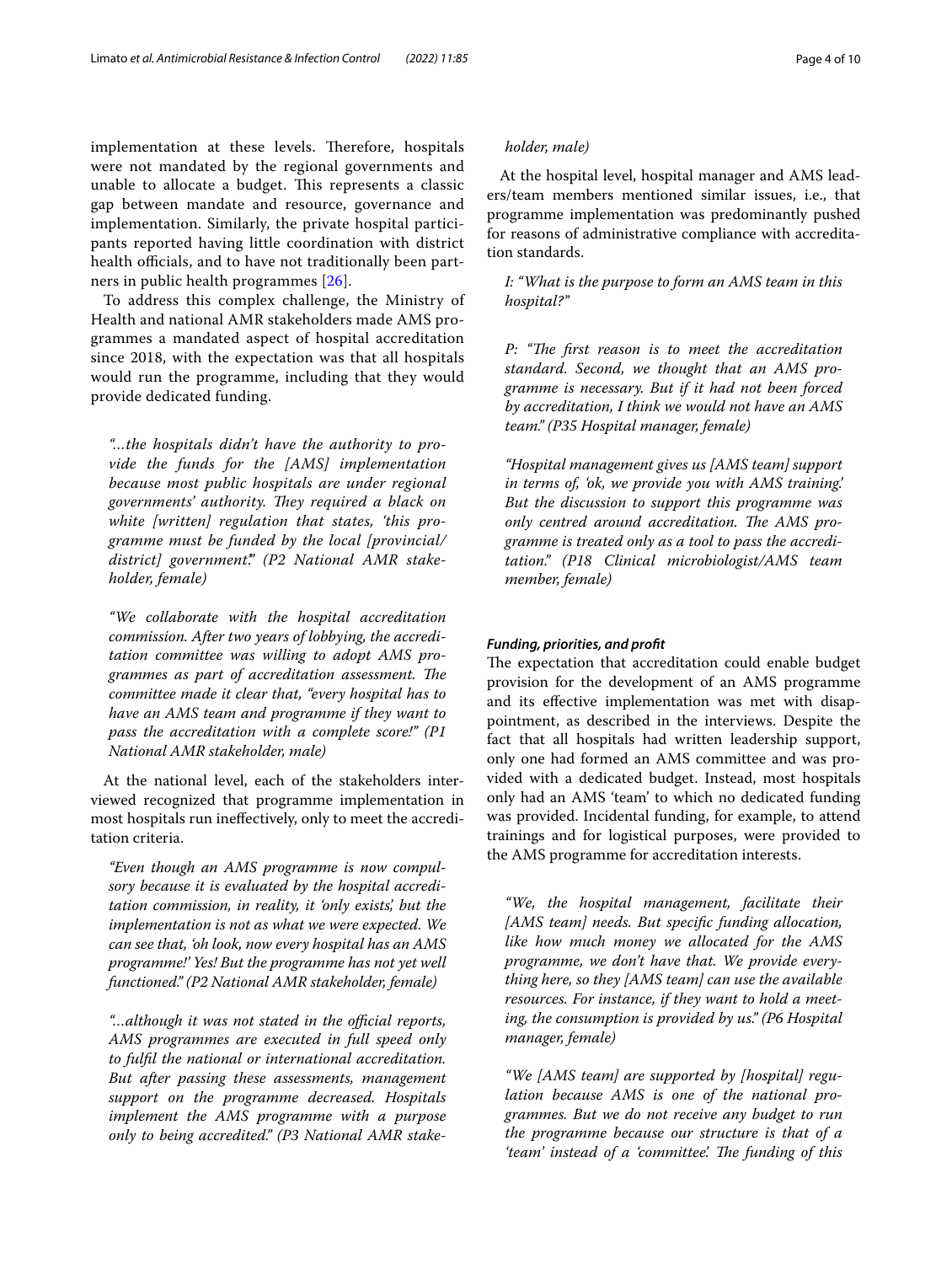*programme is tied with other hospital programmes from diferent departments. For example, to provide AMS trainings [for physicians], we have to tie our programme with the training agenda of the education and training department. We don't have any freedom to run the programme." (P12 AMS team leader/infectious disease consultant, female)*

In private hospitals, participants recounted how AMS programme implementation was entangled with hospital priorities to generate profts. We noted that pharmaceutical sponsorship for doctors and other healthcare providers has been recognized as a barrier to AMS programmes, and that this practice is common in LMICs where often no strict regulations are applied [\[37\]](#page-8-26). In Indonesia, this issue has been regulated in recent years [\[38](#page-8-27)], and most participants expressed that healthcare providers are only allowed to receive sponsorship in a form of knowledge/skills building, e.g., for seminars or trainings. However, our participants also noted that confict of interests endured when hospitals received sponsorship for running some programmes, e.g., health education for patients, and in turn, prevented AMS team running efective programmes to limit antibiotic procurement.

*"We can't deny that the hospital needs funding for its programmes. Once we proposed to stop the antibiotic procurement from a pharma company. Then, we got feedback, 'we can't cut off this one. They have* sponsored us.' There are some cases like that, and this complicates things. The expectation is the spon*sorship does not afect us, but it still happens even though nowadays it is not as prominent as before. There are many interests involved, not only doctors' and patients' interest, but also the hospital management's." (P31 AMS team leader/surgeon, female)*

Another challenge in private hospitals was the management-doctor relationship. Coherent with studies in other contexts [[39,](#page-8-28) [40](#page-8-29)], in our setting, specialists/consultants had greater clinical autonomy, owning a status as 'partners' rather than subordinates. This influenced the interprofessional relationship, with the AMS team and hospital management apprehensive to enforce the AMS programme as it was perceived as restricting the doctor's autonomy and created fear that doctors leaving the hospital practice elsewhere.

*P: "In this hospital, I cannot interfere in doctors' decisions. We [pharmacists] were planning to implement an automatic stop order system, de-escalation, and taper dose but it was not approved by the management."*

*I: "What was the reason?"*

*P: "In my view, hospital management cannot patronize doctors' clinical authority. If we [pharmacists] restrict doctors' antibiotic prescriptions, maybe the management will receive complaints from them." (P10 Clinical pharmacist/AMS team member, female)*

*P: "If we want to execute an ideal stewardship scenario, we must do the pre-prescription authorization approach. But there would be a war and it is not good for doctors' comfort. We have a mutualism relationship. We need them, they need us –especially the 'fagship' physicians."*

*I: "What do you mean by that?*

*P: "The specialists who have many patients. If they left their practice at this hospital, we are left with no patients." (P6 Hospital manager, female)*

Having this complex challenge, as reported by a national AMR stakeholder, some larger private hospitals have re-oriented their AMS programme into a hospital proft-generating scheme.

*"I was invited by a private hospital chain. Because this hospital wanted to attract foreign patients, antibiotic use was regulated based on the foreigners' standard. Westerners are aware that antibiotics are not supposed to be freely prescribed like in*  Indonesia. This is how they control the antibiotic use *in their hospital. Several big private hospitals have already implemented an AMS programme using this strategy." (P1 National AMR stakeholder, male)*

## *Antibiotic susceptibility testing, antibiotic choice, and health insurance coverage*

One of the key elements of hospital AMS is diagnostic stewardship, encouraging clinicians to order diagnostic tests, especially bacterial cultures, to tailor the initial empirical antibiotic therapy to a targeted, defnitive treatment [[41,](#page-8-30) [42](#page-8-31)]. In 2020, 2240 hospitals (71.2%) provided health services under the JKN scheme [\[43\]](#page-8-32). However, our participants reported that the execution of JKN was experienced as conficting with diagnostic stewardship. Prescribers considered culture testing to be expensive and exceptional—circa US\$ 27–34—while the insurance cover was minimum and variable. Our interviewees reported concerns that insurance would not cover the entire patient management if funds were spent on the diagnostic tests. As such, AMS in practice was deeply connected to the nature of cover, and the regulatory expectations of externalities (in this case, public insurers), rather than hospitals themselves. The normative health insurance did not accommodate diagnostics and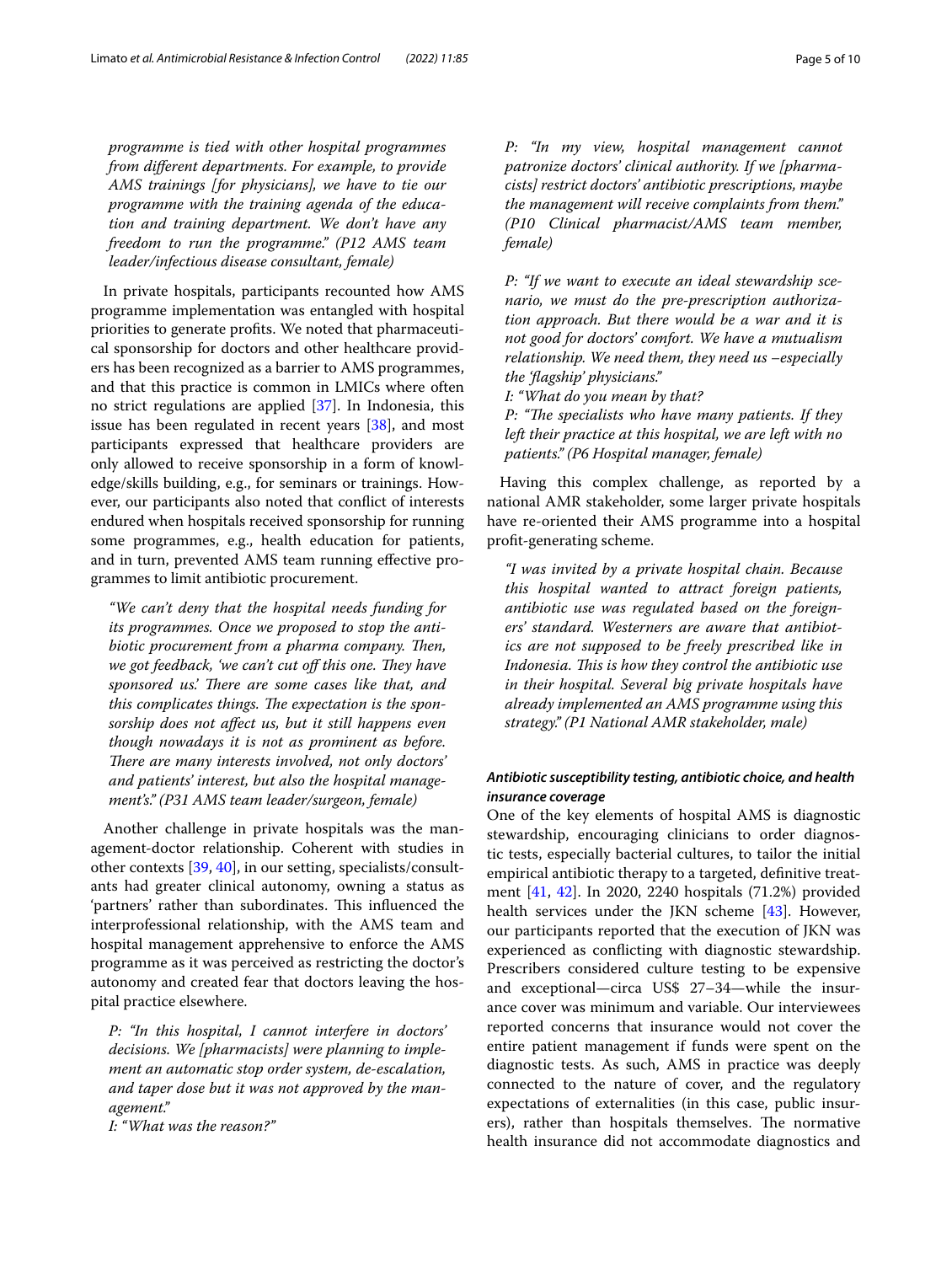thus diagnostic stewardship best practices as part of AMS. Therefore, doctors rely on empiric broad-spectrum antibiotics to cover a range of possible bacterial aetiologies. In some hospitals, local JKN regulations discouraged doctors to order cultures, except for sepsis case or when patients were not improving. This insurance scheme was thus turned into a cost saving scheme.

*"When I order a culture [test], it clashes with the JKN system. For example, when a patient is admitted with a urinary tract infection, I immediately order a culture, but the JKN system doesn't allow me. So, I keep using the empirical antibiotic. When there is no sign of improvement on the third day, by then the culture test request is approved." (P29 Internist, female)*

"There is a challenge, if doctors order cultures in the *emergency ward, it is not covered by the JKN scheme; it is only allowed when the patient shows signs of*  sepsis. The base of this argument is that the emer*gency ward is only for emergency cases and an infection case is only considered an emergency when sep*sis signs occur. Therefore, the culture sample is taken *later in the ward to prevent the JKN cap is maxed out in the emergency ward." (P36 Surgeon/head of emergency department, male)*

Another issue, as expressed by our participants, was that antibiotic choice was related to availability and cost under the JKN scheme [[44](#page-8-33)]. To some extent, this became a barrier to the AMS programme, especially when the available antibiotics do not match the susceptibility test result. Besides antibiotic choice, the payment system and concern over insurance cover directed hospitals stakeholders to recommend the use of cheaper antibiotics regardless the spectrum.

*"Drug varieties in the JKN scheme are limited. To prescribe antibiotics, we refer to the bacterial aetiology and its antibiotic sensitivity. However, often we are forced to use whatever antibiotics is available in the JKN [drug] list. Therefore, the [antibiotic] review of the AMS team becomes useless." (P12 AMS team leader/infectious disease consultant, female)*

*"Te JKN scheme covers everything, so antibiotic prescription is not a problem. But the problem is that the recommended surgical antibiotic prophylaxis is cefazolin, a frst-generation cephalosporin. It costs 40 thousand rupiah [~US\$ 3] per vial, while ceftriaxone, a third-generation cephalosporin, only costs* 

5 thousand rupiah [~35 cents]. The JKN scheme uses *package system, right? It means that the hospital tries to save money as much as possible. Because of this system, it is more proftable to spend 5 thousand rupiah on ceftriaxone than 40 thousand rupiah on cefazolin." (P19 Obstetrician/gynaecologist, male)*

These specific situations demonstrate how AMS implementation is shaped by a range of fscal and governance externalities which can undermine efective antibiotic optimization practices.

## *Enabling AMS infrastructures: microbiology laboratory and surgical facilities*

Budget constraints often challenge establishing and maintaining enabling infrastructures for AMS in lowresource settings. In this study, we found that the challenge was not the lack of infrastructure per se, but the lack of funding flows to ensure standardized and highquality operations to utilize available infrastructures. Predominantly in public hospitals, prescribers expressed challenges related to microbiology testing, including ambiguous culture results due to unstandardized microbiology facilities and procedures, as well as stock-outs of sample containers and antibiotic discs. Surgeons across hospitals expressed distrust of the sterility of surgical facilities and patient management wards. This was used as a justifcation to prolong the surgical antibiotic prophylaxis [\[33](#page-8-22)] over concerns for surgical site infections.

"The blood samples often don't meet the standard. The laboratory staff often take a blood sample vol*ume that is less than requested. For instance, I asked for 20cc blood sample, sometimes not even 10cc of blood was taken. Maybe that's why we often get a false-negative result." (P17 Internal medicine resident, female)*

*"Not to mention the broken fridge. Yes, the cooler. Once the culture result was odd! So, I asked the lab doctor, and she said 'Oh, couple days ago the temperature of the cooler was a bit warm.' I mean, the lab staf have to inform this situation in the culture*  report. The culture result might be unreliable since *the laboratory condition was unstandardized when they performed the test." (P13 Intensive care consultant, female)*

*"Te prescribed antibiotic in the surgical wards is not for surgical prophylaxis, but prevention to make sure that the patients don't get infection. It means, in quotation mark, "I don't trust the sterility in this hospital." (P15 Surgeon, male)*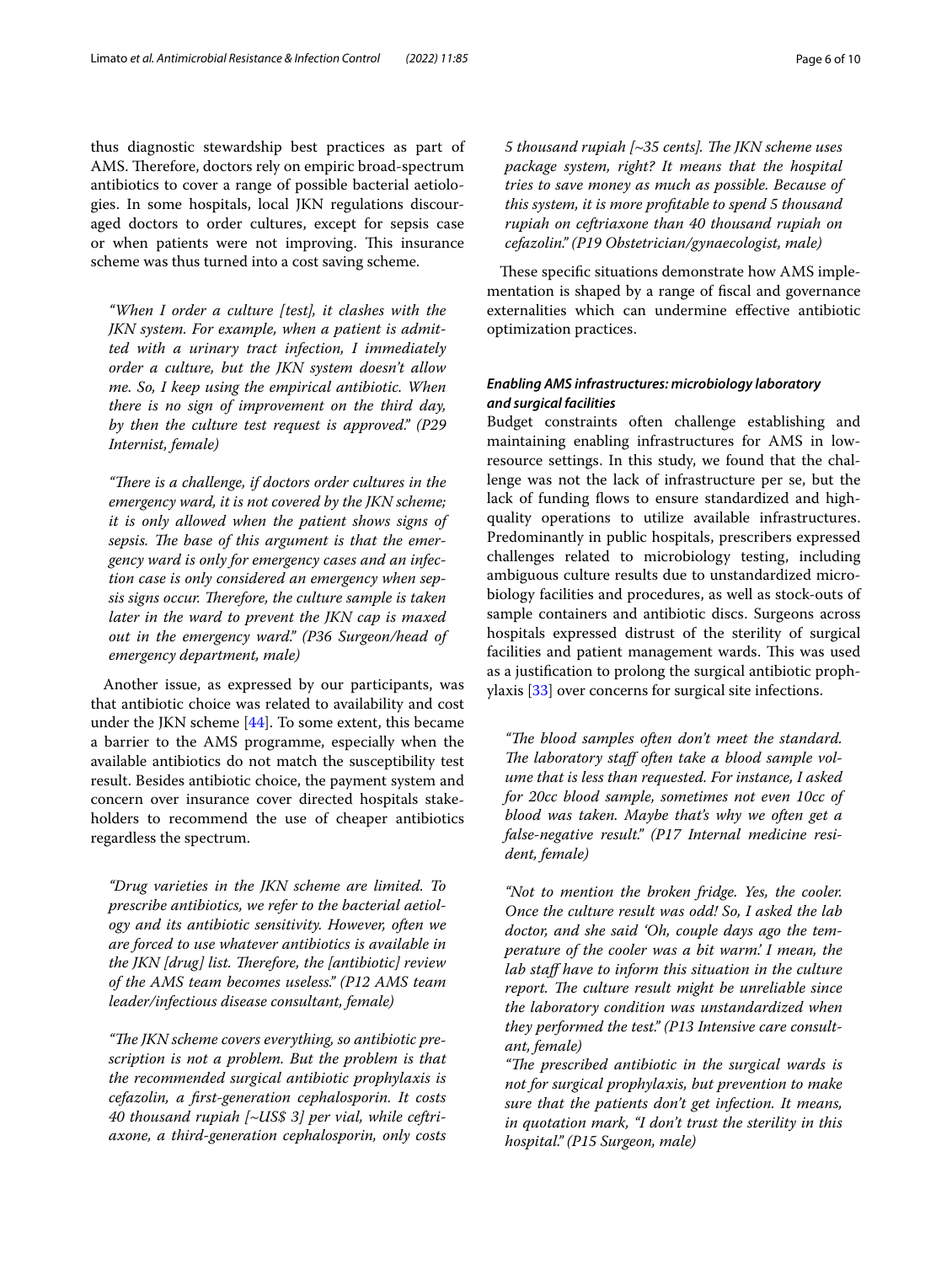## **Discussion**

Given the structural vulnerabilities of many health systems in LMICs [\[45](#page-8-34), [46](#page-9-0)], it is unsurprising that AMS programmes have had limited uptake and, when implemented, struggled to gain traction. Here, drawing on qualitative interviews with medical professionals and policy makers, we provide more clarity about what actually occurs at the institutional level in the Indonesian context, potentially with important lessons for other similarly resourced environments. The outcomes indicate a considerable spectrum of challenges, including governance, competing interests, cost, and infrastructural vulnerabilities. These provide a nexus of constraints, which delimit the proliferation and efectiveness of AMS in this context. Each of these dimensions are familiar, but the AMS literature as it currently stands does not provide an integrated view and means to address this implementation complexity in practice.

At the level of *governance*, we found that a 'separation of powers' between the national and the local meant that a mere choreography of optimisation/stewardship was inevitable, without sufficient resourcing and commitment. Hospital implementation of AMS was often limited to merely meet the national requirement and driven by accountability structures rather than purposecentred. This context influenced management to prioritize the administration of regulation vis-à-vis enacting practice changes [\[47\]](#page-9-1). Further, AMS was often perceived as an economic burden and not as a revenue generator [[48\]](#page-9-2), hence hospitals reported reluctance to provide dedicated funding. To efectively respond to this challenge, there is a need for revised economic models driving AMS programmes by having a clear 'business' plan, including programme mapping, clear roles and responsibility of the core team, and an allocated budget  $[48, 49]$  $[48, 49]$  $[48, 49]$  $[48, 49]$ . This model would allow AMS teams to work with the available local resources to decide on feasible interventions and measurable clinical outcomes, and to regularly monitor AMS output indicators [[50,](#page-9-4) [51\]](#page-9-5).

At the level of *cost and reimbursement*, the study results illustrate that meaningful AMS, as it currently is conceived, would come at the cost of other necessities, positioning meaningful AMS as not able to be accommodated in reasonable care for the person (i.e., as a part of routine hospital practice and care). Cost saving strategies including postponing culture testing and opting for cheaper antibiotics regardless the spectrum, followed the ongoing low reimbursement provided for care from the JKN scheme. A study exploring prescribing practices under JKN found that physicians and pharmacists practiced 'rationing' strategies when the patient medical cost exceeded the JKN tariffs. These included replacing the medicine with less efective ones, reducing the amount of medicine, and encouraging patients to pay for the medicine [\[52](#page-9-6)]. Evidence shows that diagnostic stewardship, culture-guided antibiotic treatment [[53,](#page-9-7) [54](#page-9-8)] and prophylaxis [\[55](#page-9-9)], increased cost-efectiveness i.e., decreased treatment and hospitalization expenditures [\[53](#page-9-7), [54](#page-9-8)]. However, the hospitals in this study did not monitor antibiotic and infection related expenditures, providing no rationale for either investing in AMS or asking for additional resources. Therefore, as found in another study [[52\]](#page-9-6), there are clear gaps in cost-effective analysis of the patient management expenditure under JKN, in this case, diagnostic stewardship.

*Vested interests*, especially in private hospitals, provided further energy behind continued over-use, working against de-escalation and illustrating the power of enduring commercial ties in this context (and perhaps others). In LMICs [[37,](#page-8-26) [56](#page-9-10)], including Indonesia [\[38](#page-8-27)], policies to prohibit pharmaceutical sponsorship for commercial purposes are in place. And yet, monitoring and regulatory enforcement of such practice is often weak [[37,](#page-8-26) [57\]](#page-9-11). Contextualized strategies are needed to develop a stewardship 'model' that can work in a particular setting without jeopardizing the quality of care. An alternative strategy observed in this study could be to shift the revenue generation from antibiotic purchase to attracting different patient categories by offering an ideal antibiotic prescribing model.

And fnally, *vulnerable infrastructure* raised the risks of optimization, and enhanced uncertainty, unravel the efective implementation of AMS in everyday practice. Similar to other studies in LMICs, we found that hospitals faced operational challenges due to fragile hospital infrastructure and diagnostic facilities. The microbiology laboratory, and economic support for these services, is limited or operated at a minimum level [\[12](#page-8-1), [45\]](#page-8-34), resulting in lack of confdence of prescribers to utilize this service. This finding was in line with the results of the quantitative element of this study (as reported elsewhere [\[33](#page-8-22)]) where we found that a bacterial culture was taken in less than half (48.8%) of patients prior to starting therapeutic antibiotics, and only 9% received an antibiotic as guided by a culture result. Infection prevention related to sterilization of the built environment and medical equipment is often inadequate, encouraging doctors to prescribe antibiotics defensively  $[46]$  $[46]$  $[46]$ . This qualitative finding resonated with the high proportion (76%) of patients who received prolonged (longer than one day) surgical prophylaxis prescribed in our participant hospitals  $[33]$  $[33]$ . These under-addressed everyday issues have become important causative factors for antibiotic over-prescribing and barriers to AMS programmes.

The main limitation of this study was its limited applicability to other hospitals or Indonesia at large. The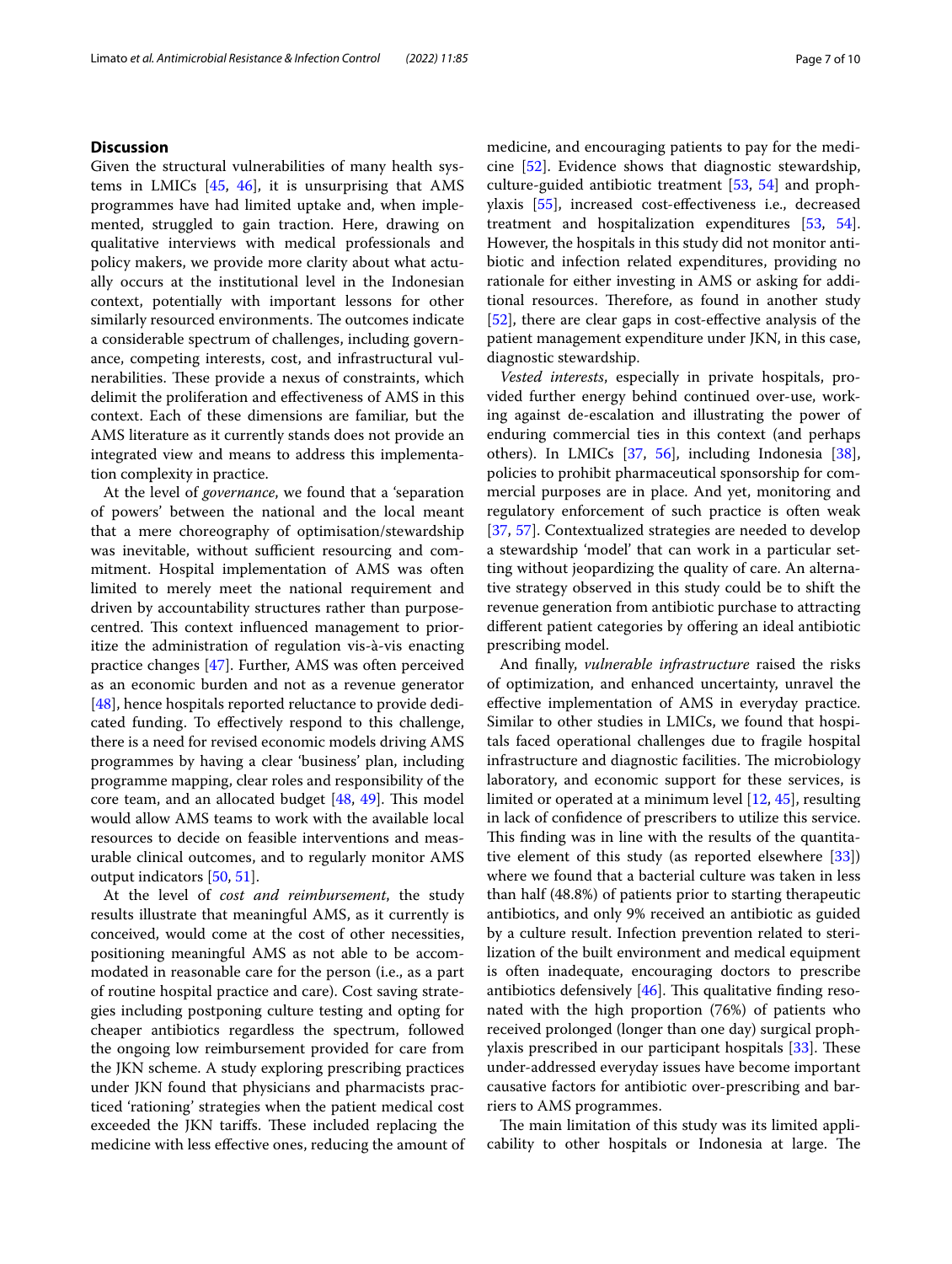study focused mainly on urban hospitals in the capital city Jakarta, which are potentially better resourced than many other hospitals in Indonesia. Less resourced hospitals might be confronting diferent priority challenges. Nonetheless, the study sample included a variation of hospital types including size, sector, health care level, with and without JKN scheme, which improved our ability to understand various dynamics in diferent hospital settings. We also included the national AMR stakeholders who added the perspective of nationwide AMS implementation challenges.

## **Conclusions**

In conclusion, antimicrobial stewardship has been implemented nationwide across Indonesian hospitals. Enactment of a national policy, supported by mandatory AMS programmes under hospital accreditation were used as strategies to push programme adoption by hospitals. Despite progress, signifcant change and sustainability of the programme has been challenged by lack of sustainable support from management, proft generation and interprofessional dynamics in private hospitals, limited national health insurance cover, and limited functionality of enabling AMS infrastructures, microbiology laboratory and surgical facilities. Signifcant impact of current AMS models is likely to be limited as it requires systemic changes in health governance.

#### **Acknowledgements**

We thank the management, research/medical committees, AMS team, and clinical staff of the participating hospitals for their support.

#### **EXPLAIN study group**

Erni J. Nelwan, Ralalicia Limato, Manzilina Mudia, Monik Alamanda, Helio Guterres, Enty Enty, Elfrida R Manurung, Ifael Y Mauleti, Maria Mayasari, Iman Firmansyah, May Hizrani, Roswin Djafar, Anis Karuniawati, Prof. Taralan Tambunan, Prof. Amin Soebandrio, Decy Subekti, Iqbal Elyazar, Mutia Rahardjani, Fitria Wulandari, Prof. Reinout van Crevel, H Rogier van Doorn, Vu Thi Lan Huong, Nga Do Ti Thuy, Sonia Lewycka, Prof. Alex Broom, Raph L. Hamers.

#### **Author contributions**

EJN and RLH conceived the idea for the EXPLAIN study and are the principal investigators. RL, EJN, and RLH designed the study protocol. RL, AB, and RLH developed the study instrument. ENJ and RL performed participant recruitment at the study sites. RL conducted the interviews; transcribed and translated the interviews; and was responsible for data management. RL and AB led the data analysis and drafted the manuscript. RLH and ENJ contributed to the data analysis and manuscript edits. All authors critically revised the manuscript and gave approval for the fnal version to be published. All authors read and approved the fnal manuscript.

#### **Funding**

This work and RLH was funded by the Wellcome Trust, UK (106680/Z/14/Z). RL is supported by an Oxford University Clinical Research Unit (OUCRU) Prize Studentship and a Nuffield Department of Medicine Tropical Network Fund DPhil Bursary. The funders did not have a role in study design; in the collection, analysis and interpretation of data; in the writing of the report; and in the decision to submit the article for publication.

#### **Availability of data and materials**

The datasets used and/or analysed during the current study are available from the corresponding author on reasonable request.

#### **Declarations**

#### **Ethics approval and consent to participate**

The research ethics committee of the Faculty of Medicine University of Indonesia (1364/UN2.F1/ETIK/2018) and the Oxford Tropical Research Ethics Committee (559–18) approved the study, with additional permission from hospital management. All participants provided written informed consent to participate in the study.

#### **Consent for publication**

Not applicable.

#### **Competing interests**

The authors declare no fnancial and non-fnancial competing interests.

#### **Author details**

<sup>1</sup> Eijkman-Oxford Clinical Research Unit, Jl. Diponegoro No. 69, Jakarta 10430, Indonesia. <sup>2</sup> Centre for Tropical Medicine and Global Health, Nuffield Department of Medicine, University of Oxford, New Richards Building, Old Road Campus, Roosevelt Drive, Oxford OX3 7LG, UK. <sup>3</sup>Sydney Centre for Healthy Societies, School of Social and Political Sciences, The University of Sydney, Level 3, Social Sciences Building, Sydney, NSW 2006, Australia. <sup>4</sup>Faculty of Medicine, Universitas Indonesia, Jl. Salemba Raya 6, Jakarta 10430, Indonesia. <sup>5</sup> Division of Infectious Diseases, Department of Internal Medicine, Cipto Mangunkusumo National General Hospital, Jl. P. Diponegoro no 71 RW 5, Jakarta 10430, Indonesia.

#### Received: 26 March 2022 Accepted: 24 May 2022 Published online: 14 June 2022

#### **References**

- <span id="page-7-0"></span>1. O'Neill J. Antimicrobial resistance: tackling a crisis for the health and wealth of nations. The Review on Antimicrobial Resistance. 2014. Available from:<https://wellcomecollection.org/works/rdpck35v>
- <span id="page-7-1"></span>2. Murray CJL, Ikuta KS, Sharara F, Swetschinski L, Aguilar GR, Gray A et al. Global burden of bacterial antimicrobial resistance in 2019: a systematic analysis. Lancet. 2022;6736(21). Available from: [https://doi.org/10.1016/](https://doi.org/10.1016/S0140-6736(21)02724-0) [S0140-6736\(21\)02724-0](https://doi.org/10.1016/S0140-6736(21)02724-0)
- <span id="page-7-2"></span>3. World Health Organization (WHO). Global action plan on antimicrobial resistance. Geneva: WHO Document Production Services; 2015. Available from: <https://apps.who.int/iris/handle/10665/193736>
- <span id="page-7-3"></span>4. World Health Organization (WHO). Worldwide country situation analysis: response to antimicrobial resistance. Geneva; 2015. 1–50 p. Available from: [https://apps.who.int/iris/bitstream/handle/10665/163468/97892](https://apps.who.int/iris/bitstream/handle/10665/163468/9789241564946_eng.pdf;sequence=1) [41564946\\_eng.pdf;sequence](https://apps.who.int/iris/bitstream/handle/10665/163468/9789241564946_eng.pdf;sequence=1)=1
- <span id="page-7-4"></span>5. Davey P, Scott CL, Brown E, Charani E, Michie S, Ramsay CR, et al. Interventions to improve antibiotic prescribing practices for hospital inpatients (Review). Cochrane Database Syst Rev. 2017;2017(2). Available from: <https://doi.org/10.1002/14651858.CD003543.pub4>
- <span id="page-7-5"></span>6. Schuts EC, Hulscher MEJL, Mouton JW, Verduin CM, Stuart JWTC, Overdiek HWPM, et al. Current evidence on hospital antimicrobial stewardship objectives: a systematic review and meta-analysis. Lancet Infect Dis. 2016;16(7):847–56. Available from: http://dx.doi.org[/https://doi.org/10.](https://doi.org/10.1016/%0AS1473-3099(16)00099-2) [1016/%0AS1473-3099\(16\)00099-2](https://doi.org/10.1016/%0AS1473-3099(16)00099-2)
- <span id="page-7-6"></span>7. Shlaes DM, Gerding DN, John JF, Craig WA, Bornstein DL, Duncan RA, et al. Society for healthcare epidemiology of america and infectious diseases society of america joint committee on the prevention of antimicrobial resistance: guidelines for the prevention of antimicrobial resistance in hospitals. Clin Infect Dis. 1997;25(3):584–99.
- <span id="page-7-7"></span>8. Fiona Robb, Andrew Seaton. What are the principles and goals of antimicrobial stewardship? In: Matthew Laundy, Mark Gilchrist LW, editor. Antimicrobial stewardship. New York: Oxford University Press; 2016. p. 12–9.
- <span id="page-7-8"></span>9. Overton K, Fortané N, Broom A, Raymond S, Gradmann C, Orubu ESF, et al. Waves of attention: patterns and themes of international antimicrobial resistance reports, 1945–2020. BMJ Glob Heal. 2021;6(11):e006909.
- <span id="page-7-9"></span>10. Wilkinson A, Ebata A, Macgregor H. Interventions to reduce antibiotic prescribing in LMICs: a scoping review of evidence from human and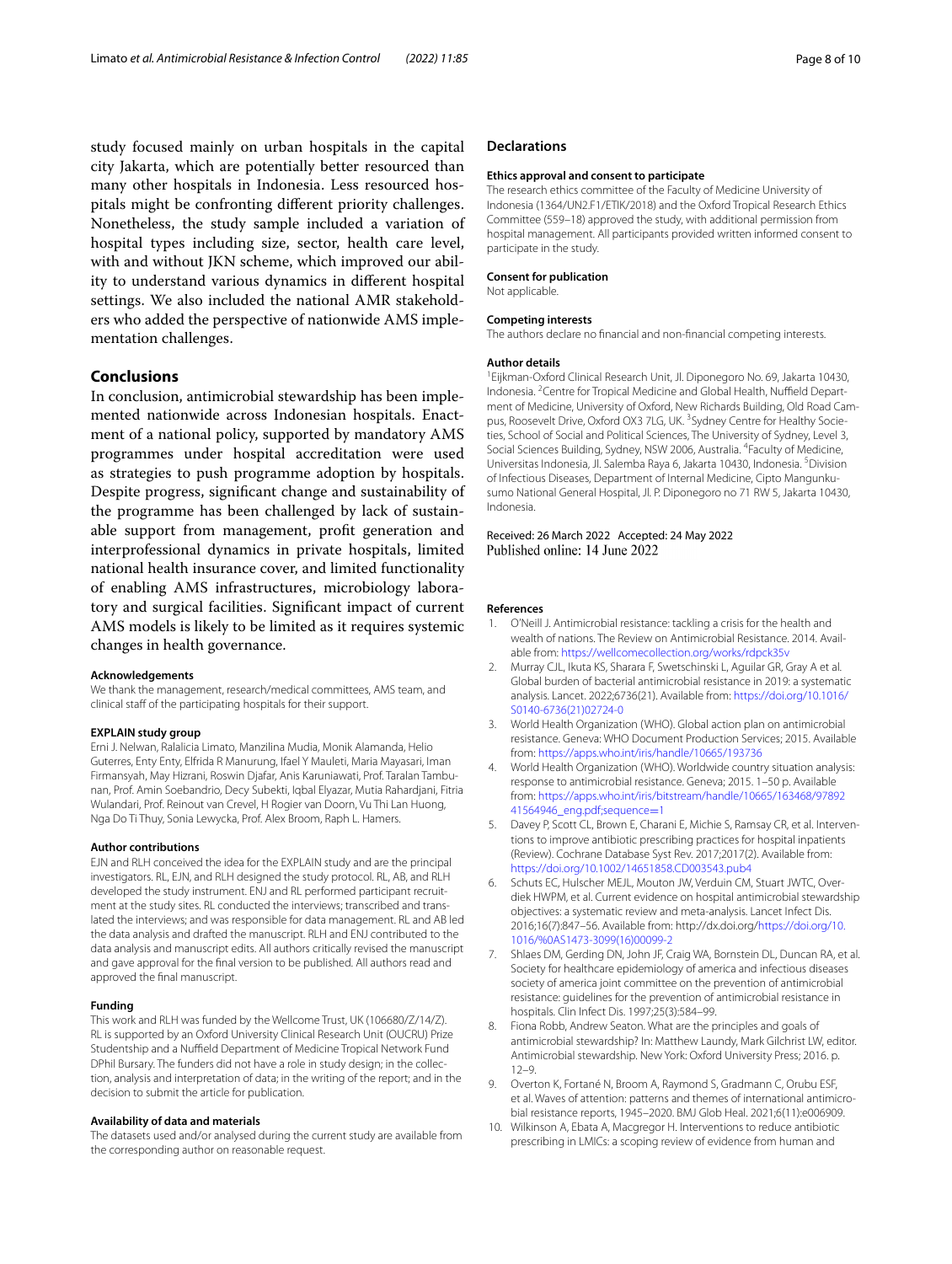animal health systems. Antibiotics. 2019;8(1). Available from: [https://](https://www.mdpi.com/2079-6382/8/1/2) [www.mdpi.com/2079-6382/8/1/2](https://www.mdpi.com/2079-6382/8/1/2)

- <span id="page-8-0"></span>11. van Dijck C, Vlieghe E, Cox JA. Antibiotic stewardship interventions in hospitals in low-and middle-income countries: a systematic review. Bull World Health Organ. 2018;96(4):266–80.
- <span id="page-8-1"></span>12. Dondorp AM, Limmathurotsakul D, Ashley EA. What's wrong in the control of antimicrobial resistance in critically ill patients from low- and middle-income countries? Intensive Care Med. 2018;44(1):79–82. Available from:<https://pubmed.ncbi.nlm.nih.gov/28409205/>
- <span id="page-8-2"></span>13. Weinshel K, Dramowski A, Hajdu Á, Jacob S, Khanal B, Zoltán M, et al. Gap analysis of infection control practices in low- and middle-income countries. Infect Control Hosp Epidemiol. 2015;36(10):1208–14.
- <span id="page-8-3"></span>14. BPS-Statistics Indonesia. Statistik Indonesia, Statistical Yearbook of Indonesia 2022. Vol. 1101001, Statistik Indonesia 2020. Jakarta; 2022. Available from: [https://www.bps.go.id/publication/2020/04/29/e9011b3155d45d7](https://www.bps.go.id/publication/2020/04/29/e9011b3155d45d70823c141f/statistik-indonesia-2020.html) [0823c141f/statistik-indonesia-2020.html](https://www.bps.go.id/publication/2020/04/29/e9011b3155d45d70823c141f/statistik-indonesia-2020.html)
- <span id="page-8-4"></span>15. Center for Disease Dynamics Economics & Policy. Antibiotic use in Indonesia. CDDEP. 2021 [cited 2021 Dec 20]. Available from: [https://resistance](https://resistancemap.cddep.org/CountryPage.php?countryId=77&country=Indonesia+) [map.cddep.org/CountryPage.php?countryId](https://resistancemap.cddep.org/CountryPage.php?countryId=77&country=Indonesia+)=77&country=Indonesia+
- <span id="page-8-5"></span>16. Parathon H, Kuntaman K, Widiastoety TH, Muliawan BT, Karuniawati A, Qibtiyah M, et al. Progress towards antimicrobial resistance containment and control in Indonesia. BMJ. 2017;358:31–5.
- <span id="page-8-6"></span>17. Menteri Kesehatan Republik Indonesia. Peraturan Menteri Kesehatan Republik Indonesia Nomor 8 Tahun 2015 Tentang Program Pengendalian Resistensi Antimikroba di Rumah Sakit. 2015.
- <span id="page-8-7"></span>18. Menteri Kesehatan Republik Indonesia. Peraturan Menteri Kesehatan Republik Indonesia Nomor 27 Tahun 2017 Tentang Pedoman Pencegahan dan Pengendalian Infeksi di Fasilitas Pelayanan Kesehatan. 2017. Available from: [http://hukor.kemkes.go.id/uploads/produk\\_hukum/PMK\\_](http://hukor.kemkes.go.id/uploads/produk_hukum/PMK_No._27_ttg_Pedoman_Pencegahan_dan_Pengendalian_Infeksi_di_FASYANKES_.pdf) [No.\\_27\\_ttg\\_Pedoman\\_Pencegahan\\_dan\\_Pengendalian\\_Infeksi\\_di\\_](http://hukor.kemkes.go.id/uploads/produk_hukum/PMK_No._27_ttg_Pedoman_Pencegahan_dan_Pengendalian_Infeksi_di_FASYANKES_.pdf) [FASYANKES\\_.pdf](http://hukor.kemkes.go.id/uploads/produk_hukum/PMK_No._27_ttg_Pedoman_Pencegahan_dan_Pengendalian_Infeksi_di_FASYANKES_.pdf)
- <span id="page-8-8"></span>19. Menteri Kesehatan Republik Indonesia. Peraturan Menteri Kesehatan Republik Indonesia Nomor 28 Tahun 2021 tentang Pedoman Penggunaan Antibiotik. Indonesia; 2021.
- <span id="page-8-9"></span>20. Direktorat Pelayanan Kesehatan Rujukan, Direktorat Jendral Pelayanan Kesehatan KKR. Panduan Penatagunaan Antimikroba di Rumah Sakit Edisi 1. Jakarta; 2021.
- <span id="page-8-10"></span>21. Komisi Akreditasi Rumah Sakit. Standar Nasional Akreditasi Rumah Sakit. Jakarta; 2017.
- <span id="page-8-11"></span>22. Ginting F, Sugianli AK, Barimbing M, Ginting N, Mardianto M, Kusumawati RL, et al. Appropriateness of diagnosis and antibiotic use in sepsis patients admitted to a tertiary hospital in Indonesia. Postgrad Med. 2021;133(6):674–9. Available from: [https://doi.org/10.1080/00325481.](https://doi.org/10.1080/00325481.2020.1816755) [2020.1816755](https://doi.org/10.1080/00325481.2020.1816755)
- <span id="page-8-12"></span>23. Dewi RS, Radji M, Andalusia R. Evaluation of antibiotic use among sepsis patients in an intensive care unit: a cross-sectional study at a referral hospital in Indonesia. Sultan Qaboos Univ Med J. 2018;18(3):e367–73.
- <span id="page-8-13"></span>24. Herawati F, Ananta SC, Parwitha IAA, Ressandy SS, Rahmatin NL, Rachmadini NA, et al. Interview-based cross-sectional needs assessment to advance the implementation of an efective antibiotic stewardship program in Indonesian hospitals. Heal Policy OPEN. 2020;1: 100002.
- <span id="page-8-14"></span>25. Mahendradhata Y, Laksono Trisnantoro, Shita Listyadewi, Prastuti Soewondo, Tiara Marthias, Pandu Harimurti JP. The Republic of Indonesia Health System Review. Krishna Hort WP, editor. Vol. 7, Health Systems in Transition. New Delhi: World Health Organization; 2021. Available from: <https://apps.who.int/iris/handle/10665/254716>
- <span id="page-8-15"></span>26. Chee G, Borowitz M, Barraclough A. Private Sector Health Care in Indonesia. USAID. Bethesda, Maryland; 2009. Available from: [https://www.hfgpr](https://www.hfgproject.org/wp-content/uploads/2015/02/Private-Sector-Health-Care-in-Indonesia.pdf) [oject.org/wp-content/uploads/2015/02/Private-Sector-Health-Care-in-](https://www.hfgproject.org/wp-content/uploads/2015/02/Private-Sector-Health-Care-in-Indonesia.pdf)[Indonesia.pdf](https://www.hfgproject.org/wp-content/uploads/2015/02/Private-Sector-Health-Care-in-Indonesia.pdf)
- <span id="page-8-16"></span>27. Kementerian Kesehatan Republik Indonesia. Profl Kesehatan Indonesia 2020. Jakarta; 2021. Available from: [https://www.kemkes.go.id/downl](https://www.kemkes.go.id/downloads/resources/download/pusdatin/profil-kesehatan-indonesia/Profil-Kesehatan-Indonesia-Tahun-2020.pdf) [oads/resources/download/pusdatin/profl-kesehatan-indonesia/Profl-](https://www.kemkes.go.id/downloads/resources/download/pusdatin/profil-kesehatan-indonesia/Profil-Kesehatan-Indonesia-Tahun-2020.pdf)[Kesehatan-Indonesia-Tahun-2020.pdf](https://www.kemkes.go.id/downloads/resources/download/pusdatin/profil-kesehatan-indonesia/Profil-Kesehatan-Indonesia-Tahun-2020.pdf)
- <span id="page-8-17"></span>28. Agustina R, Dartanto T, Sitompul R, Susiloretni KA, EL Suparmi Achadi, et al. Universal health coverage in Indonesia: concept, progress, and challenges. Lancet. 2019;393(10166):75–102. [https://doi.org/10.1016/S0140-](https://doi.org/10.1016/S0140-6736(18)31647-7) [6736\(18\)31647-7.](https://doi.org/10.1016/S0140-6736(18)31647-7)
- <span id="page-8-18"></span>29. Menteri Kesehatan Republik Indonesia. Peraturan Menteri Kesehatan Republik Indonesia Nomor 28 Tahun 2014 Tentang Pedoman Pelaksanaan Program Jaminan Kesehatan Nasional. 2014. Available from: [http://](http://jkn.kemkes.go.id/attachment/unduhan/PMKNo.28ttgPedomanPelaksanaanProgramJKN.pdf)

[jkn.kemkes.go.id/attachment/unduhan/PMKNo.28ttgPedomanPelaksan](http://jkn.kemkes.go.id/attachment/unduhan/PMKNo.28ttgPedomanPelaksanaanProgramJKN.pdf) [aanProgramJKN.pdf](http://jkn.kemkes.go.id/attachment/unduhan/PMKNo.28ttgPedomanPelaksanaanProgramJKN.pdf)

- <span id="page-8-19"></span>30. BPJS. BPJS kesehatan berbagi pengalaman dengan India capai UHC. BPJS (Badan Penyelenggara Jaminan Sosial). 2021 [cited 2021 Dec 21]. Available from: [https://bpjs-kesehatan.go.id/bpjs/post/read/2021/2050/](https://bpjs-kesehatan.go.id/bpjs/post/read/2021/2050/BPJS-Kesehatan-Berbagi-Pengalaman-dengan-India-Capai-UHC) [BPJS-Kesehatan-Berbagi-Pengalaman-dengan-India-Capai-UHC](https://bpjs-kesehatan.go.id/bpjs/post/read/2021/2050/BPJS-Kesehatan-Berbagi-Pengalaman-dengan-India-Capai-UHC)
- <span id="page-8-20"></span>31. Kementerian Kesehatan Republik Indonesia. Profl Kesehatan Indonesia Tahun 2019. Boga Hardhana, Farida Sibuea, Winne Widiantini, editors. Jakarta: Kementerian Kesehatan Republik Indonesia; 2020. 28 p. Available from: [https://www.kemkes.go.id/folder/view/01/structure-publikasi](https://www.kemkes.go.id/folder/view/01/structure-publikasi-pusdatin-profil-kesehatan.html)[pusdatin-profl-kesehatan.html](https://www.kemkes.go.id/folder/view/01/structure-publikasi-pusdatin-profil-kesehatan.html)
- <span id="page-8-21"></span>32. Ross R, Koseki S, Dutta A, Soewondo P, Nugrahani Y. Results of a Survey of Private Hospitals in the Era of Indonesia's Jaminan Kesehatan Nasional: Impact of Contracting with National Health Insurance on Services, Capacity, Revenues, and Expenditure. 2018. Available from: [http://www.healt](http://www.healthpolicyplus.com/ns/pubs/8224-8400_JKNPrivateHospitalSampleSurveyreport.pdf) [hpolicyplus.com/ns/pubs/8224-8400\\_JKNPrivateHospitalSampleSurvey](http://www.healthpolicyplus.com/ns/pubs/8224-8400_JKNPrivateHospitalSampleSurveyreport.pdf) [report.pdf](http://www.healthpolicyplus.com/ns/pubs/8224-8400_JKNPrivateHospitalSampleSurveyreport.pdf)
- <span id="page-8-22"></span>33. Limato R, Nelwan EJ, Mudia M, de Brabander J, Guterres H, Enty E, et al. A multicentre point prevalence survey of patterns and quality of antibiotic prescribing in Indonesian hospitals. JAC-Antimicrobial Resist. 2021;3(2). doi:<https://doi.org/10.1093/jacamr/dlab047>
- <span id="page-8-23"></span>34. Broom J, Broom A, Kirby E, Gibson AF, Post JJ. How do hospital respiratory clinicians perceive antimicrobial stewardship (AMS)? A qualitative study highlighting barriers to AMS in respiratory medicine. J Hosp Infect. 2017;96(4):316–22. Doi:[https://doi.org/10.1016/j.jhin.2017.05.](https://doi.org/10.1016/j.jhin.2017.05.001) [001](https://doi.org/10.1016/j.jhin.2017.05.001)
- <span id="page-8-24"></span>35. Broom J, Broom A, Kirby E, Gibson AF, Post JJ. Individual care versus broader public health: a qualitative study of hospital doctors' antibiotic decisions. Infect Dis Heal. 2017;22(3):97–104. [https://doi.org/10.1016/j.](https://doi.org/10.1016/j.idh.2017.05.003) [idh.2017.05.003.](https://doi.org/10.1016/j.idh.2017.05.003)
- <span id="page-8-25"></span>36. Pope C, Ziebland S, Mays N. Qualitative research in health care: analysing qualitative data. BMJ. 2000;320:114–6. [https://doi.org/10.1136/bmj.](https://doi.org/10.1136/bmj.320.7227.114) [320.7227.114](https://doi.org/10.1136/bmj.320.7227.114).
- <span id="page-8-26"></span>37. Mathew P, Ranjalkar J, Chandy SJ. Challenges in implementing antimicrobial stewardship programmes at Secondary Level Hospitals in India: an exploratory study. Front Public Heal. 2020;8(September). Available from: https://www.frontiersin.org/articles/[https://doi.org/10.3389/](https://doi.org/10.3389/fpubh.2020.493904/full) [fpubh.2020.493904/full](https://doi.org/10.3389/fpubh.2020.493904/full)
- <span id="page-8-27"></span>38. Menteri Kesehatan Republik Indonesia. Peraturan Menteri Kesehatan Republik Indonesia No. 58 Tahun 2016 Tentang Sponsorship Bagi Tenaga Kesehatan. 2016. Available from: [https://acch.kpk.go.id/](https://acch.kpk.go.id/images/ragam/headline/pdf/Permenkes_58_2016-ttg-Sponsorship-bagi-tenaga-kesehatan.pdf) [images/ragam/headline/pdf/Permenkes\\_58\\_2016-ttg-Sponsorship](https://acch.kpk.go.id/images/ragam/headline/pdf/Permenkes_58_2016-ttg-Sponsorship-bagi-tenaga-kesehatan.pdf)[bagi-tenaga-kesehatan.pdf](https://acch.kpk.go.id/images/ragam/headline/pdf/Permenkes_58_2016-ttg-Sponsorship-bagi-tenaga-kesehatan.pdf)
- <span id="page-8-28"></span>39. Broom A, Gibson A, Kirby E, Davis M, Broom J. The private life of medicine: accounting for antibiotics in the 'for-proft' hospital setting. Soc Theory Heal. 2018;16(4):379–95. [https://doi.org/10.1057/](https://doi.org/10.1057/s41285-018-0063-8) [s41285-018-0063-8.](https://doi.org/10.1057/s41285-018-0063-8)
- <span id="page-8-29"></span>40. Cotta MO, Robertson MS, Marshall C, Thursky KA, Liew D, Buising KL. Implementing antimicrobial stewardship in the Australian private hospital system: a qualitative study. Aust Heal Rev. 2015;39(3):315–22.
- <span id="page-8-30"></span>41. World Health Organization (WHO). Diagnostic Stewardship. A guide to implementation in antimicrobial resistance surveillence sites. World Health Organization. Geneva; 2016. Available from: [https://apps.who.int/](https://apps.who.int/iris/handle/10665/251553) [iris/handle/10665/251553](https://apps.who.int/iris/handle/10665/251553)
- <span id="page-8-31"></span>42. Morency-Potvin P, Schwartz DN, Weinstein RA. Antimicrobial stewardship: How the microbiology laboratory can right the ship. Clin Microbiol Rev. 2017;30(1):381–407.
- <span id="page-8-32"></span>43. BPJS Kesehatan. Meski Di Tengah Pandemi, Komitmen Kualitas Layanan Fasilitas Kesehatan Tetap Prioritas Utama. 2020 [cited 2022 Feb 3]. Available from: [https://bpjs-kesehatan.go.id/bpjs/post/read/2020/1695/](https://bpjs-kesehatan.go.id/bpjs/post/read/2020/1695/Even-in-the-Middle-of-a-Pandemic-Commitment-to-Maintain-The-Quality-of-Health-Facilities-Services-Remains-Top-Priority) [Even-in-the-Middle-of-a-Pandemic-Commitment-to-Maintain-The-Quali](https://bpjs-kesehatan.go.id/bpjs/post/read/2020/1695/Even-in-the-Middle-of-a-Pandemic-Commitment-to-Maintain-The-Quality-of-Health-Facilities-Services-Remains-Top-Priority) [ty-of-Health-Facilities-Services-Remains-Top-Priority](https://bpjs-kesehatan.go.id/bpjs/post/read/2020/1695/Even-in-the-Middle-of-a-Pandemic-Commitment-to-Maintain-The-Quality-of-Health-Facilities-Services-Remains-Top-Priority)
- <span id="page-8-33"></span>44. Menteri Kesehatan Republik Indonesia. Keputusan Menteri Kesehatan Republik Indonesia Nomor HK.01.07/MENKES/813/2019 tentang Formularium Nasional. Indonesia; 2019 p. 1–9. Available from: [https://iaijatim.id/](https://iaijatim.id/wp-content/uploads/2020/01/KMK-No.-HK.01.07-MENKES-813-2019-ttg-Formularium-Nasional.pdf) [wp-content/uploads/2020/01/KMK-No.-HK.01.07-MENKES-813-2019-ttg-](https://iaijatim.id/wp-content/uploads/2020/01/KMK-No.-HK.01.07-MENKES-813-2019-ttg-Formularium-Nasional.pdf)[Formularium-Nasional.pdf](https://iaijatim.id/wp-content/uploads/2020/01/KMK-No.-HK.01.07-MENKES-813-2019-ttg-Formularium-Nasional.pdf)
- <span id="page-8-34"></span>45. Cox JA, Vlieghe E, Mendelson M, Wertheim H, Ndegwa L, Villegas MV, et al. Antibiotic stewardship in low- and middle-income countries: the same but diferent? Clin Microbiol Infect. 2017;23(11):812–8. [https://doi.](https://doi.org/10.1016/j.cmi.2017.07.010) [org/10.1016/j.cmi.2017.07.010](https://doi.org/10.1016/j.cmi.2017.07.010).